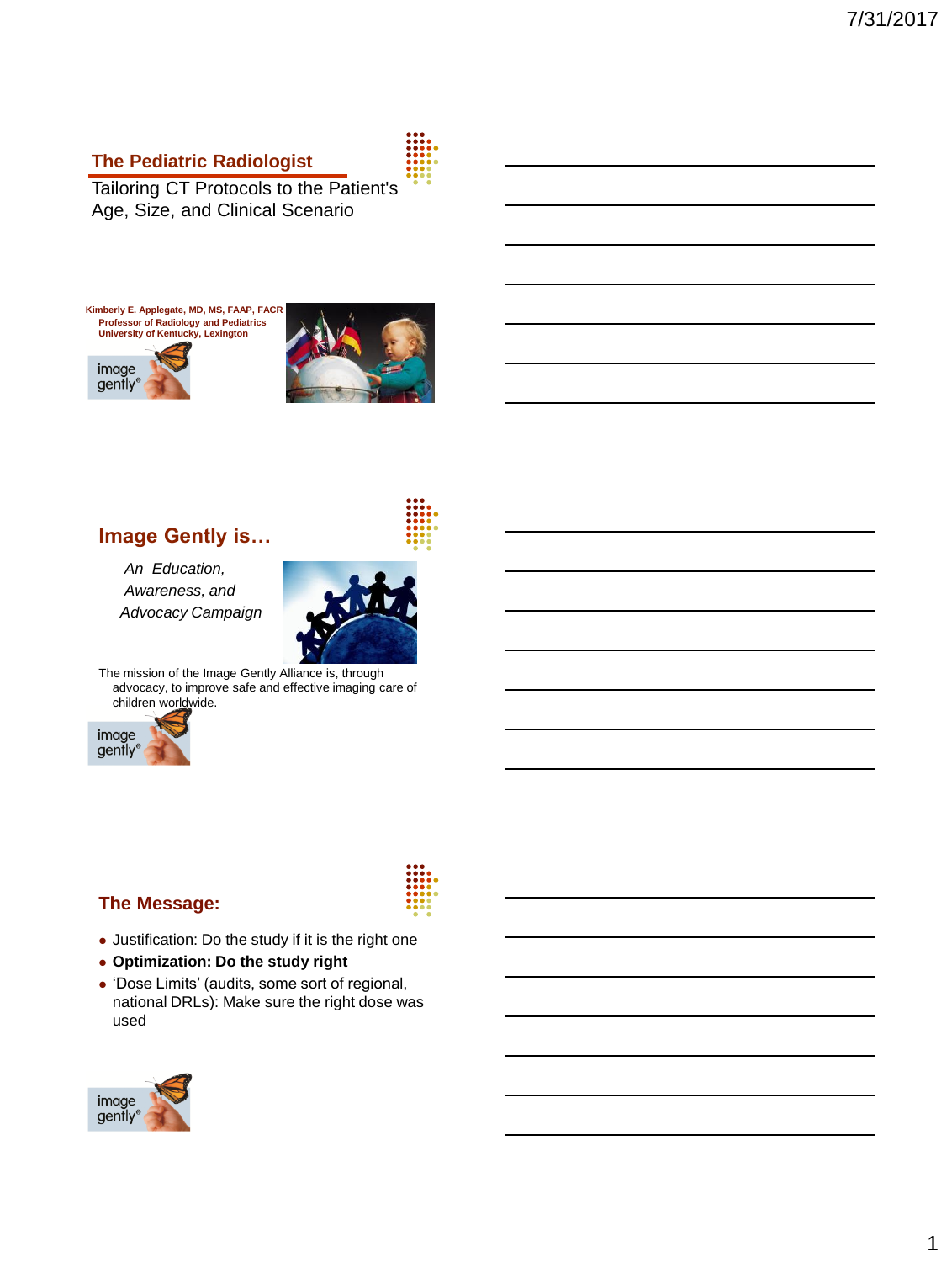# **Agenda-The Progress is Real**



- Pediatric CT dose reduction
	- Role of all stakeholders, vendors
	- One moment on AAPM TG 204, 220, 293
	- One moment on dual energy CT
- DRLs—European, regional, and country
- Dose registries: eg, ACR DIR and what we are learning
- AND- $\rightarrow$  10 STEPS toward optimization



#### **U.S. Diagnostic Reference Levels and Achievable Doses for 10 Adult CT Exams**



- 310,000+ exams
- 46% community hospitals
- >50% facilities did small volumes (<500/yr)
- Comparable to DRLs from 8 countries
- [U.S. Diagnostic Reference Levels and Achievable Doses for 10 Adult](https://www.ncbi.nlm.nih.gov/pubmed/28221093) **CT** Examinations. Kanal KM, Butler PF, Sengupta D, Bhargavan-Chatfield M, Coombs LP, Morin RL. Radiology. 2017 Feb 21 EPUB



## **Examples**

| <b>CTDIV</b>          |    | $AD(50th)$ DRL $(75th)$ |
|-----------------------|----|-------------------------|
| $\bullet$ Head w/o 49 |    | 57                      |
| • Chest $w/$ 10       |    | 13                      |
| $\bullet$ A/P         | 12 | 15                      |

• Pediatric data pending publication

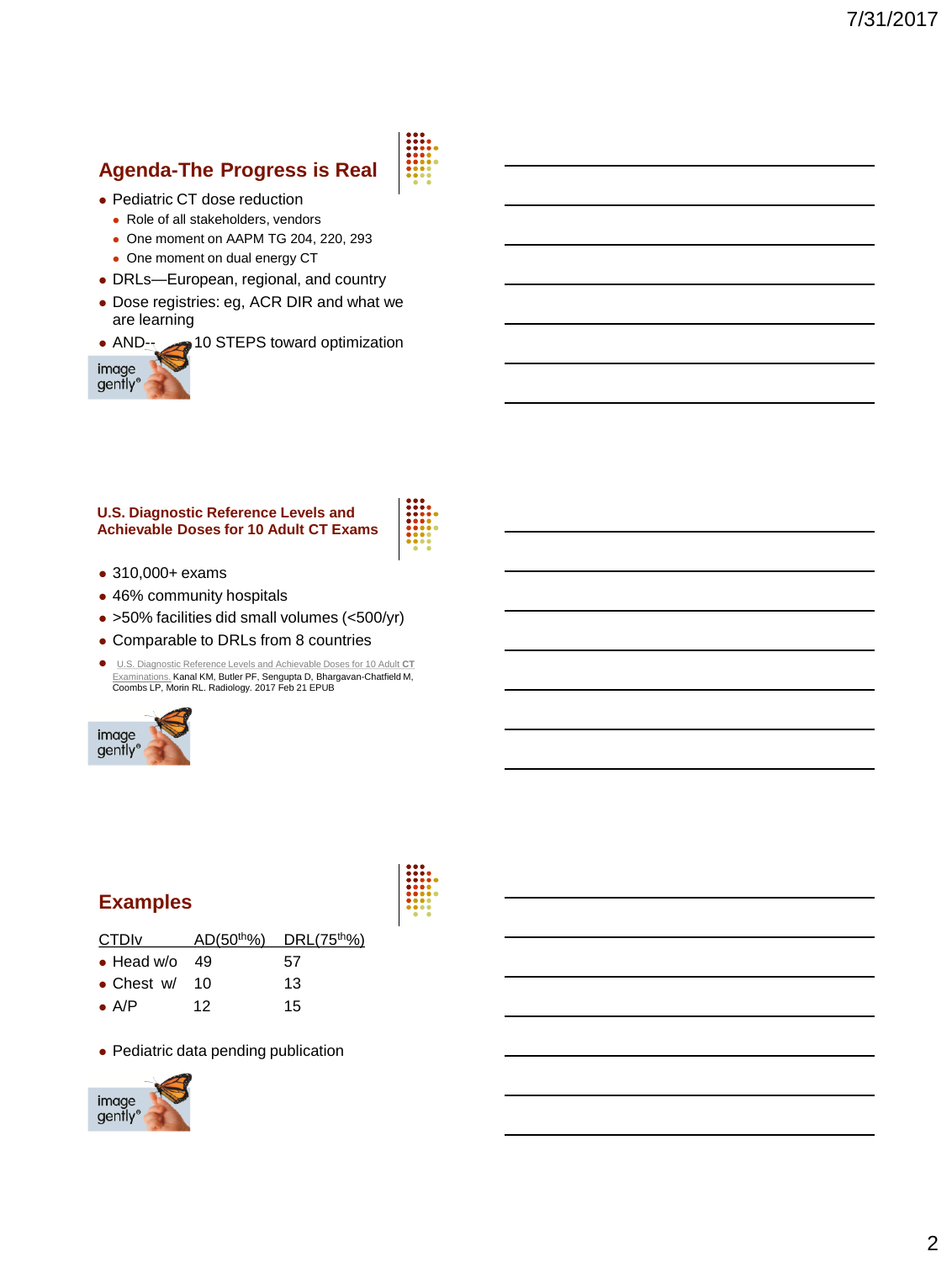## **Image Gently CT Techniques**



**Pediatr Radiol** DOI 10.1007/s00247-014-3088-8

MAGE GENTLY ALARA CT SUMMIT: HOW TO USE NEW CT TECHNOLOGIES FOR CHILDREN

Developing patient-specific dose protocols for a CT scanner and exam using diagnostic reference levels

**Keith J. Strauss** 



AAPM TG204 (2011) with ICRU AAPM TG220 (WATER CORRECTION) *AAPM TG293 (HEAD) pending*

## **Why are Pediatric Protocols Different from Adult Protocols?**

- Radiation dose is only one reason
- Safety issues (medication, sedation)
- Children do not cooperate until they understand and feel safe
- The pathology we look for is often different:
	- Children have congenital anomalies and infections much more commonly than adults
	- When children have cancer, they have BIG sarcomas whereas adults have carcinomas.



## **Preparing a Child and Their Family**

- Remove fear, anxiety
- Explain the procedure
- The waiting room appearance matters and the literature (Image Gently, AAP)
- Reception staff and technologists REALLY MATTER
- Minimize need for sedation
- Use distracters; rewards; social worker ('child life')

image **Decorate the CT** room and scanner

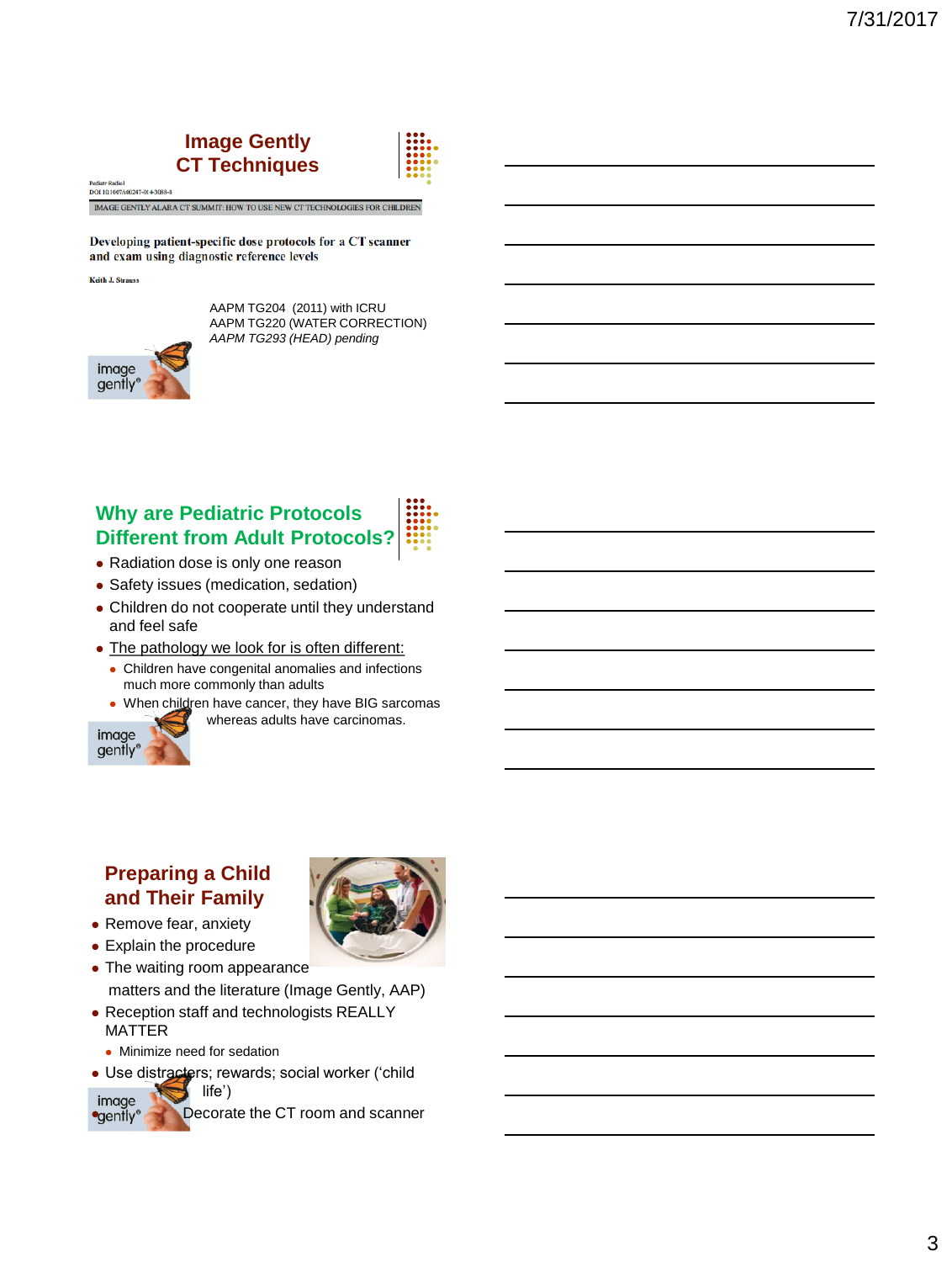#### **Sedation**

image gently®

- Typically: 6mo-4yr
- Always try first without
- Up to 50% need sedation
- Neonate: swaddle
- Non-contrast CT: intranasal versed first, then if needed Propofol
- Infants/Children: IV propofol • Short-acting
- Requires physician to admin



## **Objective 2**

- Discuss Top Ten Things Providers Can Do to Improve CT Dose Management
	- Team Effort
	- Image Gently: Ten Steps You Can Take to Optimize Image Quality and Lower CT Dose for Pediatric Patients. Strauss K et al. AJR 2010;194:868-873





# **We can't measure patient dose**

"The determination of ionizing radiation dose to a living human from an x-ray exam is very complex….."

At best, it is a "dose estimate"

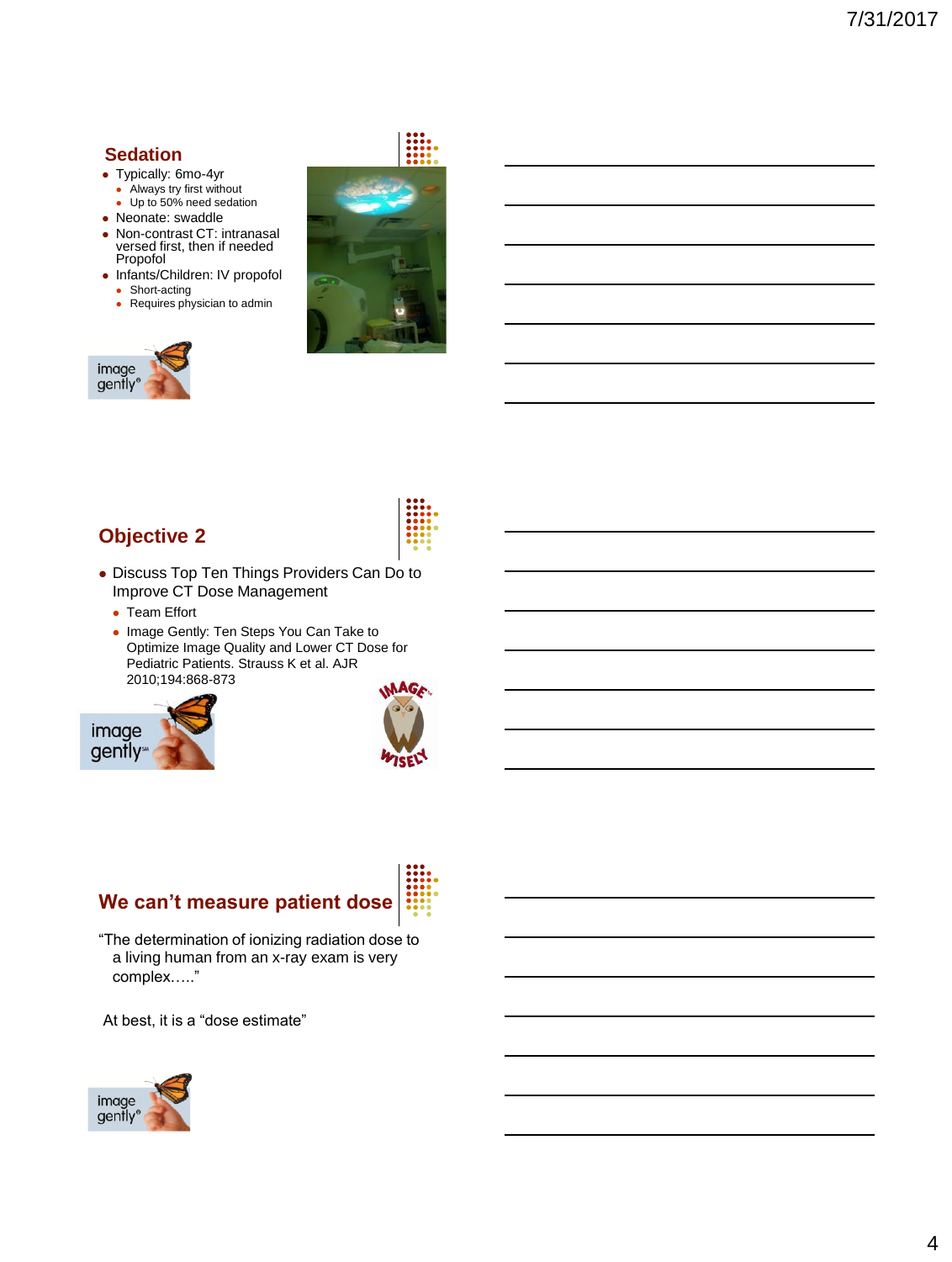



**Number 1:**

Increase Awareness and Understanding of CT Radiation Dose Issues Among Radiologic **Technologists** 



#### **Number 1: Increase Awareness and Understanding of CT Dose Issues Among RTs**

- Until 2007, physics of CT equipment not in RT curriculum
	- Provide further training if possible
	- ASRT CT Basics course
- CT technologists at minimum should be ARRT registered
- Encourage techs to become ARRT CT certified
- Encourage techs to take the Image Gently pledge and to take free CE online CT courses on Image Gently web



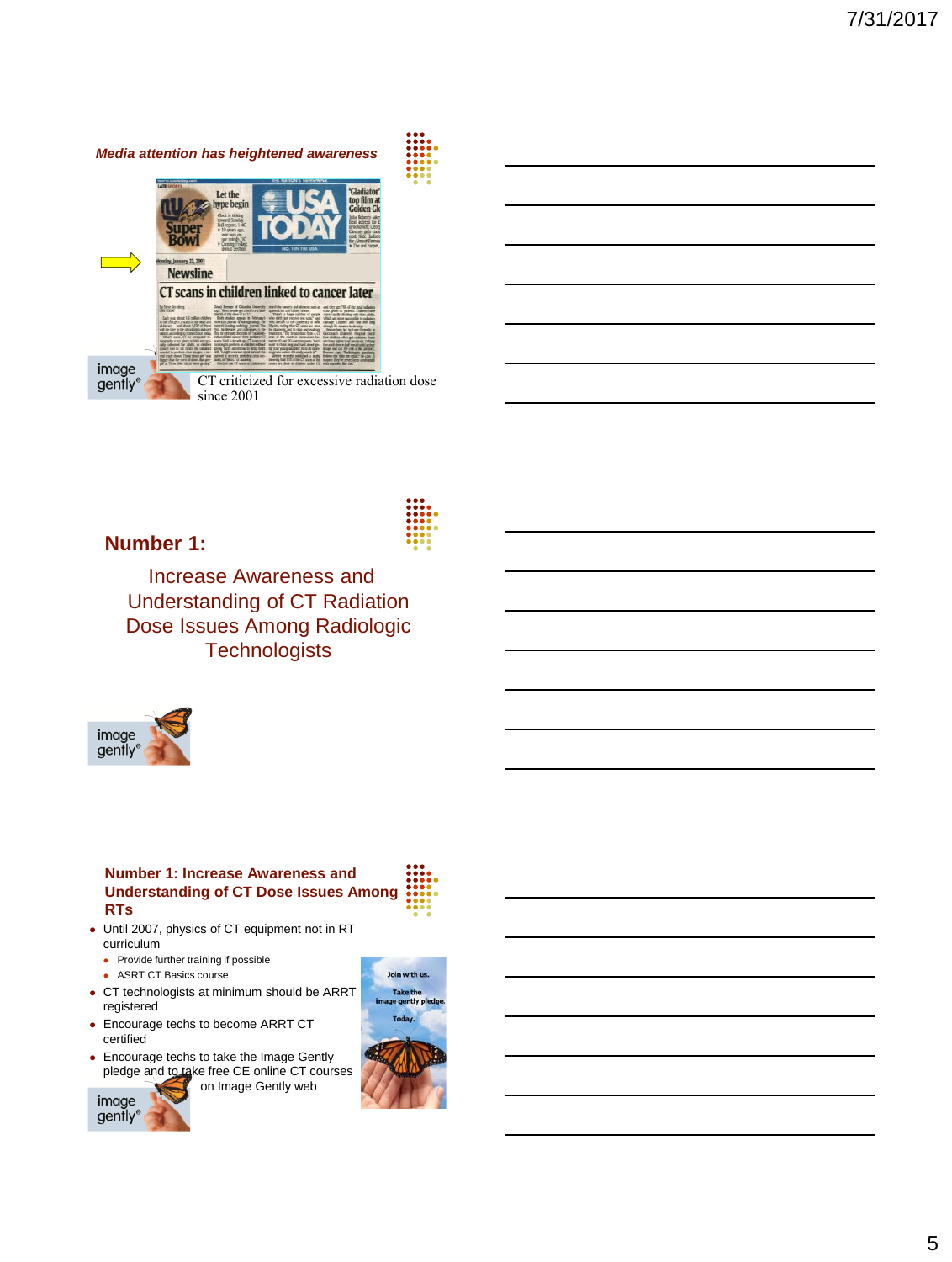#### **Number 2:**



Enlist the Services of a Qualified Medical Physicist



## **Number 2: Enlist Services of QMP**



- Complex CT technical aspects required to generate quality images at reasonable doses
	- Opportunity to learn and experiment
	- Opportunity to keep up to date
	- Opportunity to teach technologists, radiologists in training
- Medical physicist should be American Board of Radiology or American Board of Medical Physics certified



#### **Collaboration**











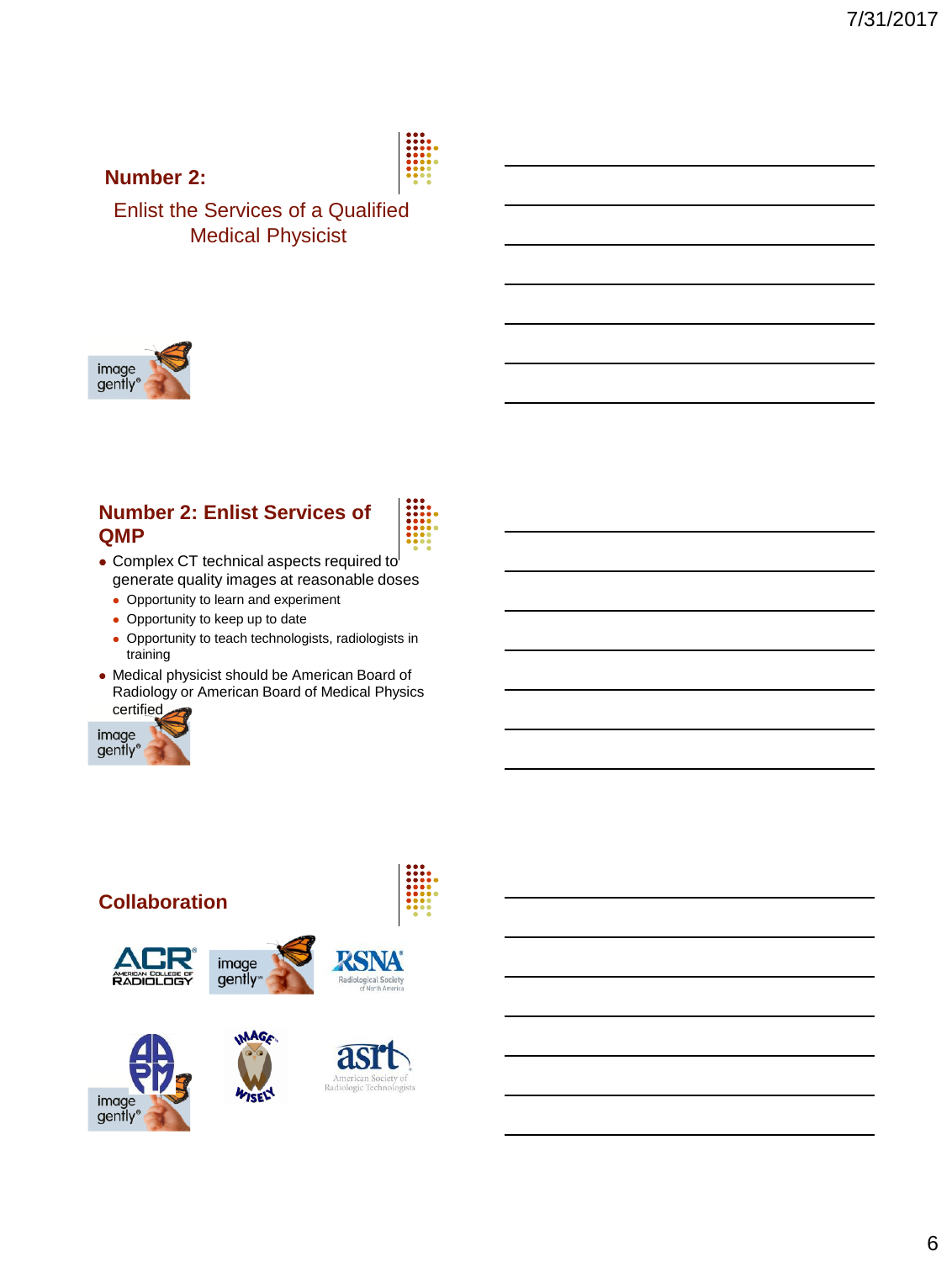## **Number 3:**



Obtain Accreditation (e.g. from the American College of Radiology) for Your CT Program



## **Number 3: Obtain CT Accreditation (And, how about DICOE status too?)**



- Deemed status organizations include IAC, The Joint Commission
- ACR requires quality image review
- Certification of radiologists, technologists, physicists, radiologists
- Radiologists must perform and document peer review
- ACR CT accreditation provides separate adult and pediatric accreditation: **Proud Supporter of** image image<br>gently gently<sup>®</sup>



#### **Number 4:**

When Appropriate, Use an Alternative Imaging Strategy That Does Not Use Ionizing

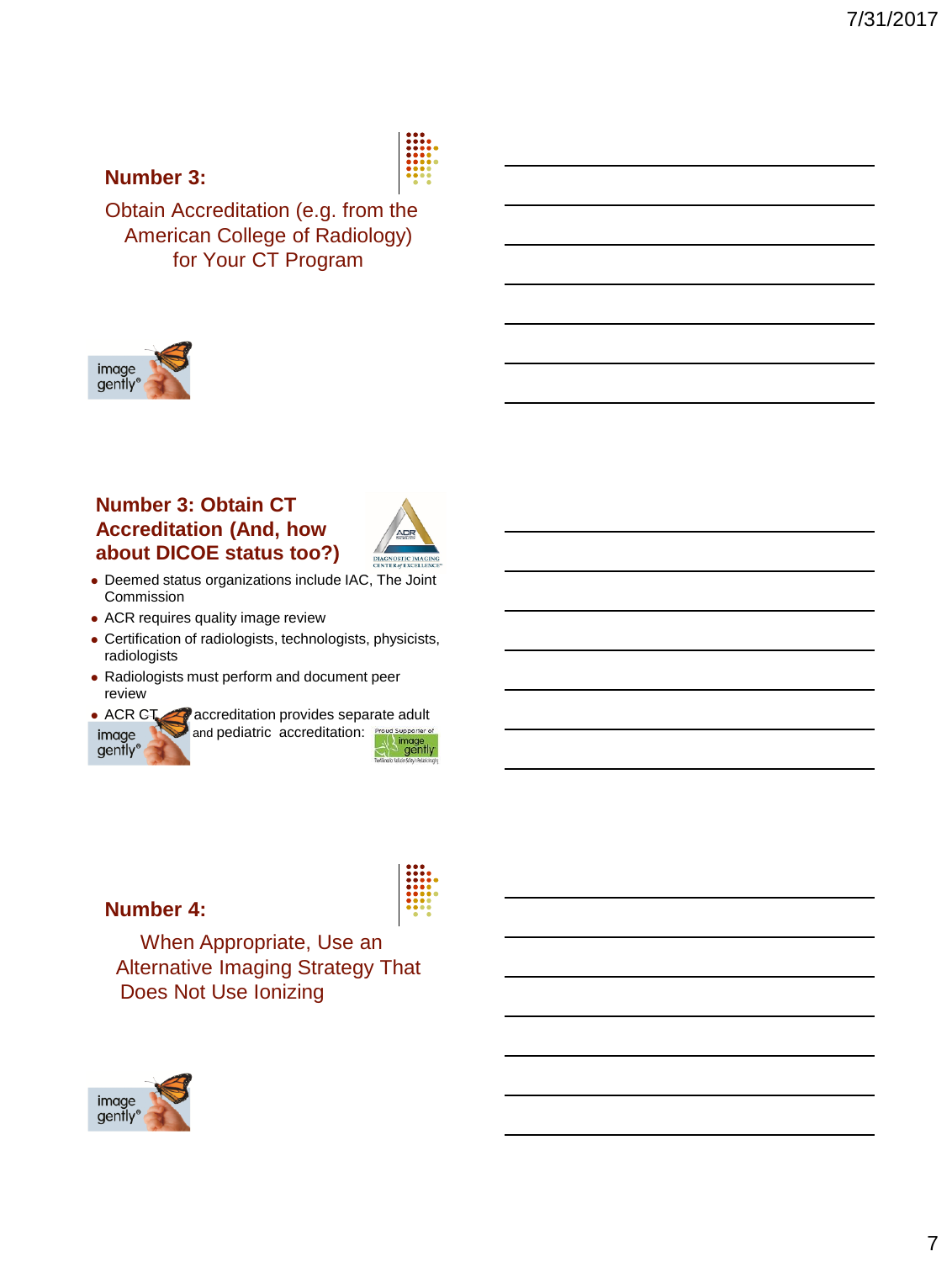#### **Number 4: Use Alternative, Nonionizing imaging exams**



- CT saves lives, decreases need for exploratory surgery, decreases morbidity and mortality
- Sometimes, however, other strategies may work as well or better:
	- Test of time (observation)
	- Ultrasound



## Launched in Jan 2008 **The Simple Message:** |  $\frac{111}{2112}$



#### **Can CT use be reduced? Clinical Decision Rules**



Some common CT scenarios where there is evidence that CT use could be reduced:

- **CT** for minor head trauma (observation)
- CT for VP shunt malfunction (fast MRI)
- CT for renal colic (U/A; US)
- CT for abdominal pain/appendicitis (US, MRI)
- CT for blunt abdominal and chest trauma (FAST\*, observation)



\*Focused Assessment with Sonography in Trauma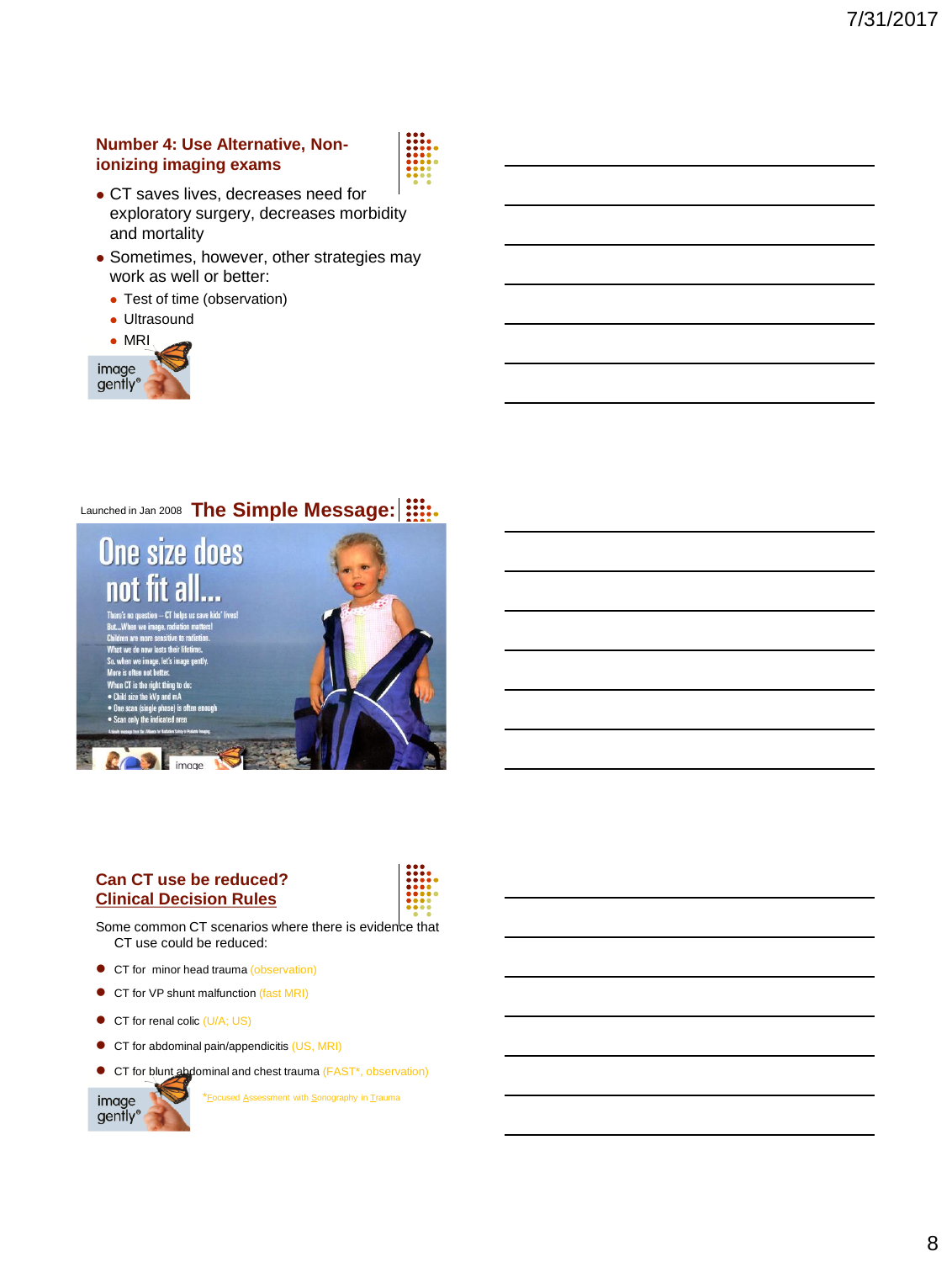

**Number 5:**

image gently®

Establish Baseline Radiation Dose for Your Patients



## **Number 5: Establish Baseline Dose for Your Patients**



- Compare your doses to Diagnostic Reference Levels (DRLs)\* from the ACR accreditation program and/or CT Dose Index Registry
	- Work with your medical physicist to estimate output doses for routine abdominal and head CT exams
	- Your measured patient doses should be less than the DRLs
	- SSDE adjusts the CTDIvol dose index for chest and abdomen



Alternatives to the ACR DRLs exist, e.g., new pediatric European DRLs

#### **Number 6:**

Establish Radiation Doses for Pediatric Patients by "Child-Sizing" CT Scanning Parameters

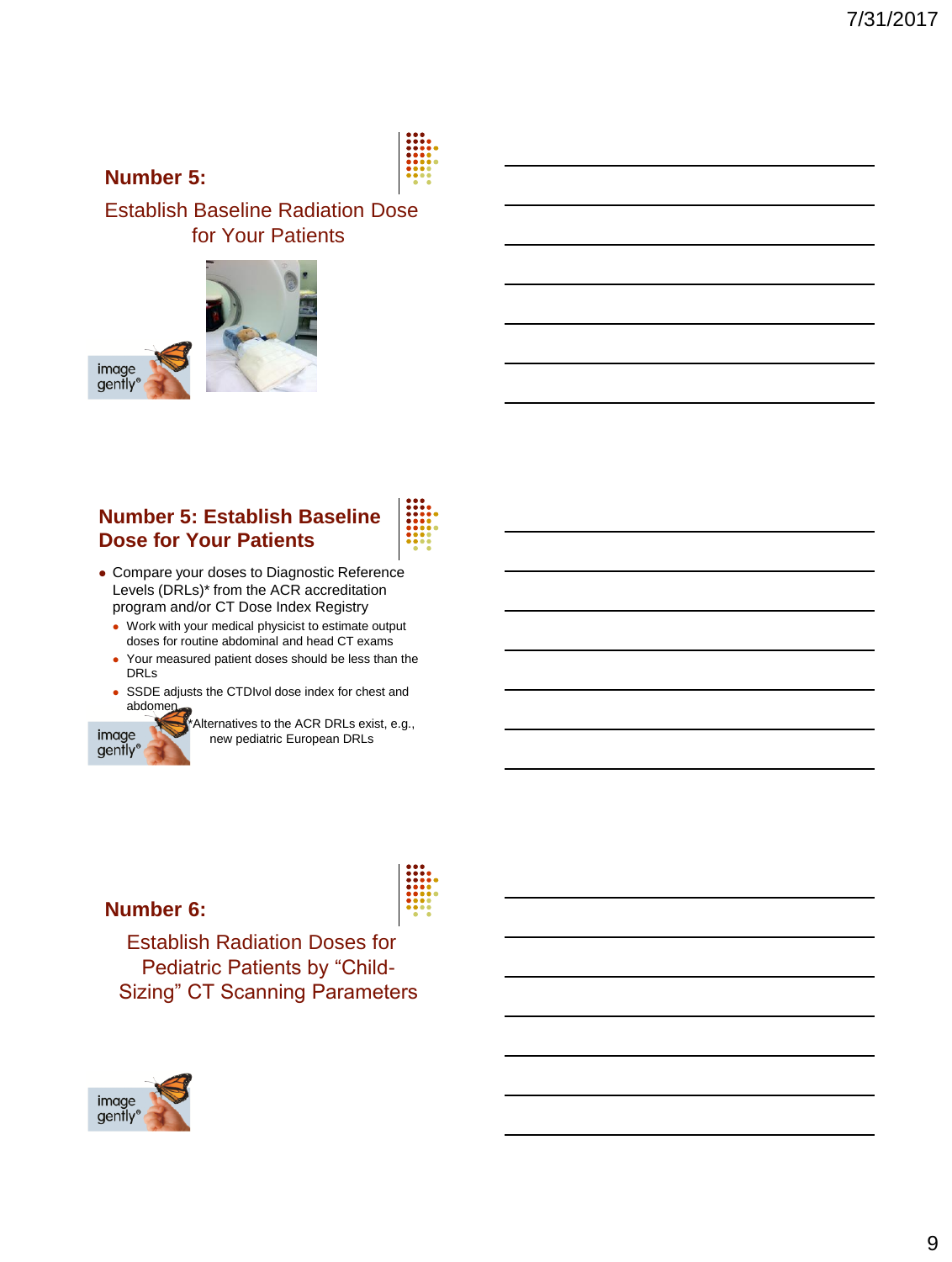## **Number 6: Establish Pediatric Doses—"Child-Size" It**



- Start with doses from Number 5
- Adjust scanning field of view to smaller size of child
- Modify CT parameters to account for patient size—eg, start with Image Gently 'universal protocols' and reduce dose iteratively
	- See Number 7
	- Must balance image noise with image quality





**Number 7:**

Optimize (Pediatric) Examination Parameters—Part 1



## **Number 7: Optimize Exam Parameters**



- *Perform Scout PA rather than AP\** to decrease dose to *AP\** to decrease to *AP\** to decrease the decrease of *AP\** to decrease the decrease of *AP\** to decrease the decrease of *AP\** to decrease the decrease of *AP\** to decrease the decrease of *lens, thyroid, b*
- Axial vs helical mode • Head CT
- Reduce detector size in z direction during acquisition





• Harri P, Moreno CC, et al. AJR 2014 • Filev P, Mittal P, et al. Curr Prob Diag 2016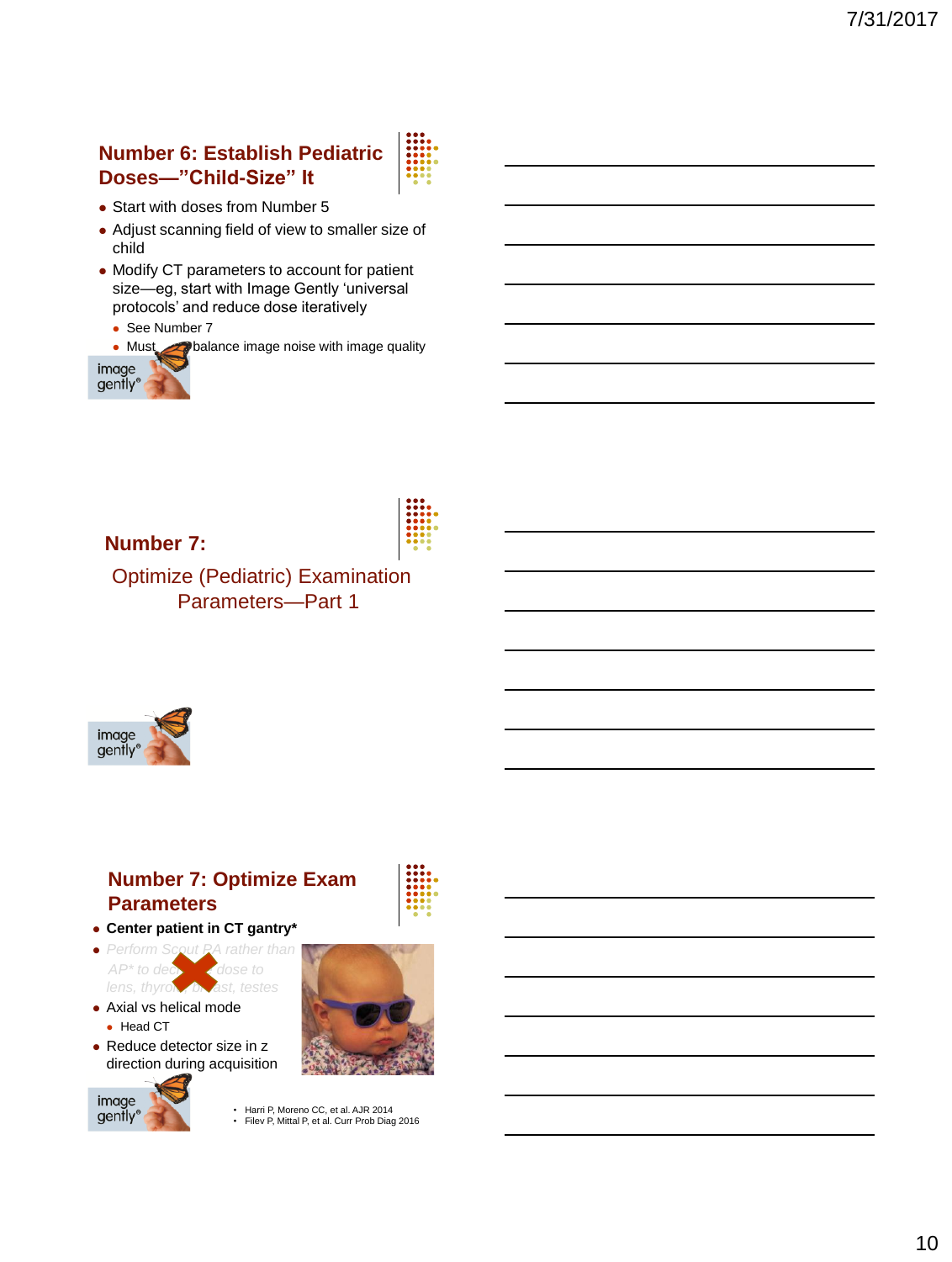

## **Number 8:**

Optimize (Pediatric) Examination Parameters—Part 2



#### **Number 8: Optimize Exam Parameters**



- Adjust the product of tube current and exposure time
	- mA X rotation time (typically 0.5 seconds)
	- Depends on patient size and clinical indication
- Adjust the kV (auto-kV, too)
	- Chest lower kV than abdomen
	- CT angiography allows lower kV
	- Neonates: 80
	- Infants: 80-100





image gently®



**Mal exposure Over exposure** 

 $\blacksquare$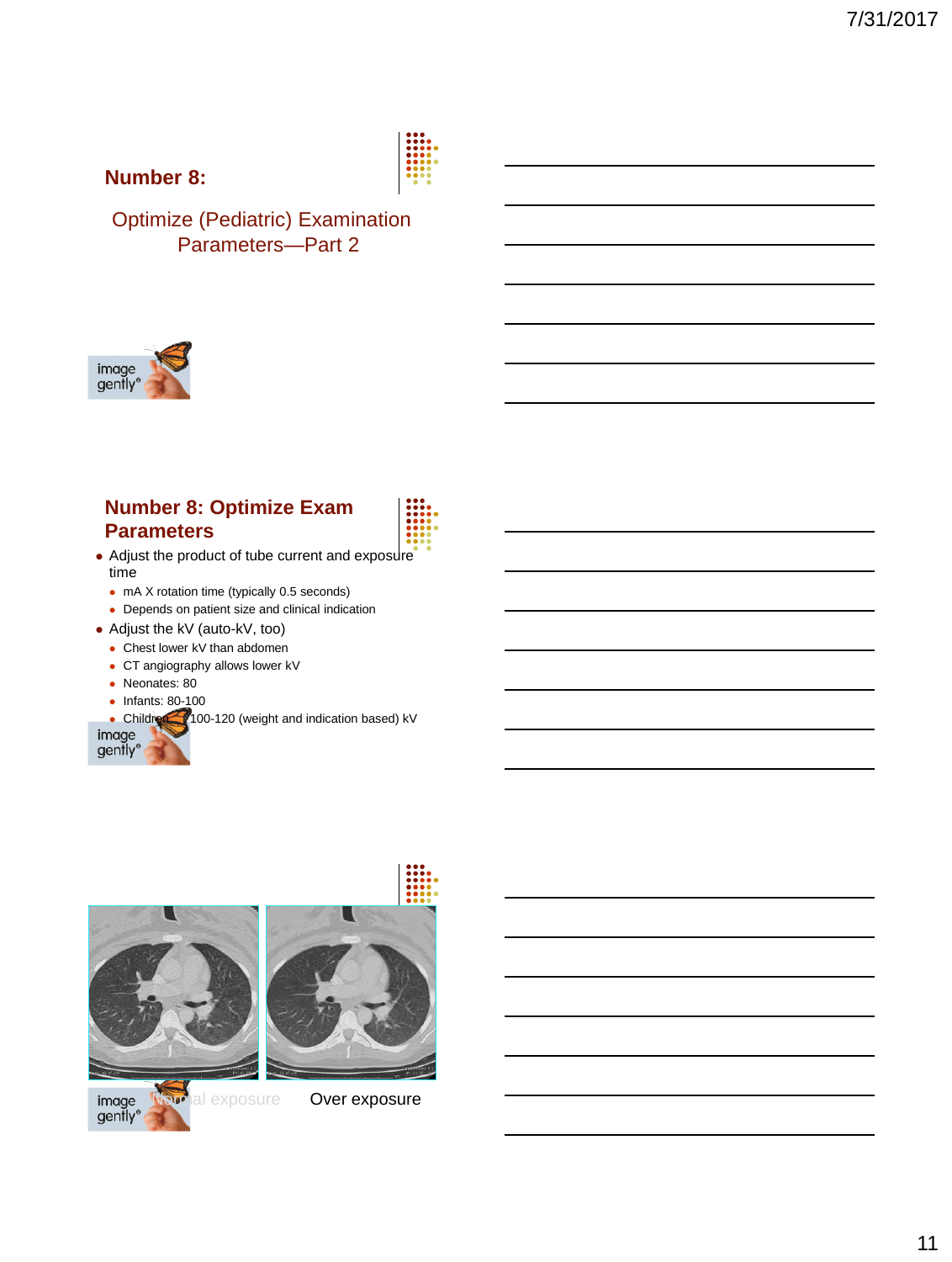## **Number 8: Optimize Exam**

#### **Parameters**

image gently<sup>®</sup>

- Increase pitch (not common);
- Scan only the indicated area
	- Often coverage extends further than needed 'to be safe'
	- Trauma 'pan-scan' of head, neck, chest, abd/pelvis
	- Pelvic CT vs limited to femoral head for closed reduction of developmental dysplasia of the hip
- Scan only one phase through the body part\*
	- Limited justification for unenhanced followed by contrastenhanced CT imaging or delayed imaging in children



## **Iterative Reconstruction**

- Assumed a 'must have' and 'must do'
- Combinations of FBP and IR now exist—
- Newer matrix models coming
- Body: more IR
- Neuro/Head: Less IR tolerated in general



#### **Newer Protocols**



- Newer equipment and protocols can achieve sub-mSv 'doses' with:
	- (Auto-mAs)—sometimes need boundaries for kids
	- Auto-kV—not intuitive for child vs adult settings
	- Dual energy CT
		- Sn150 filter 'iodine mapping' for lung or liver (dual 80/150) or 'virtual non-contrast' head (dual 100/150)
		- Pitch > 1.0 allows very fast acquisition and table
		- speeds ('FLASH' < 1sec truncal CT)





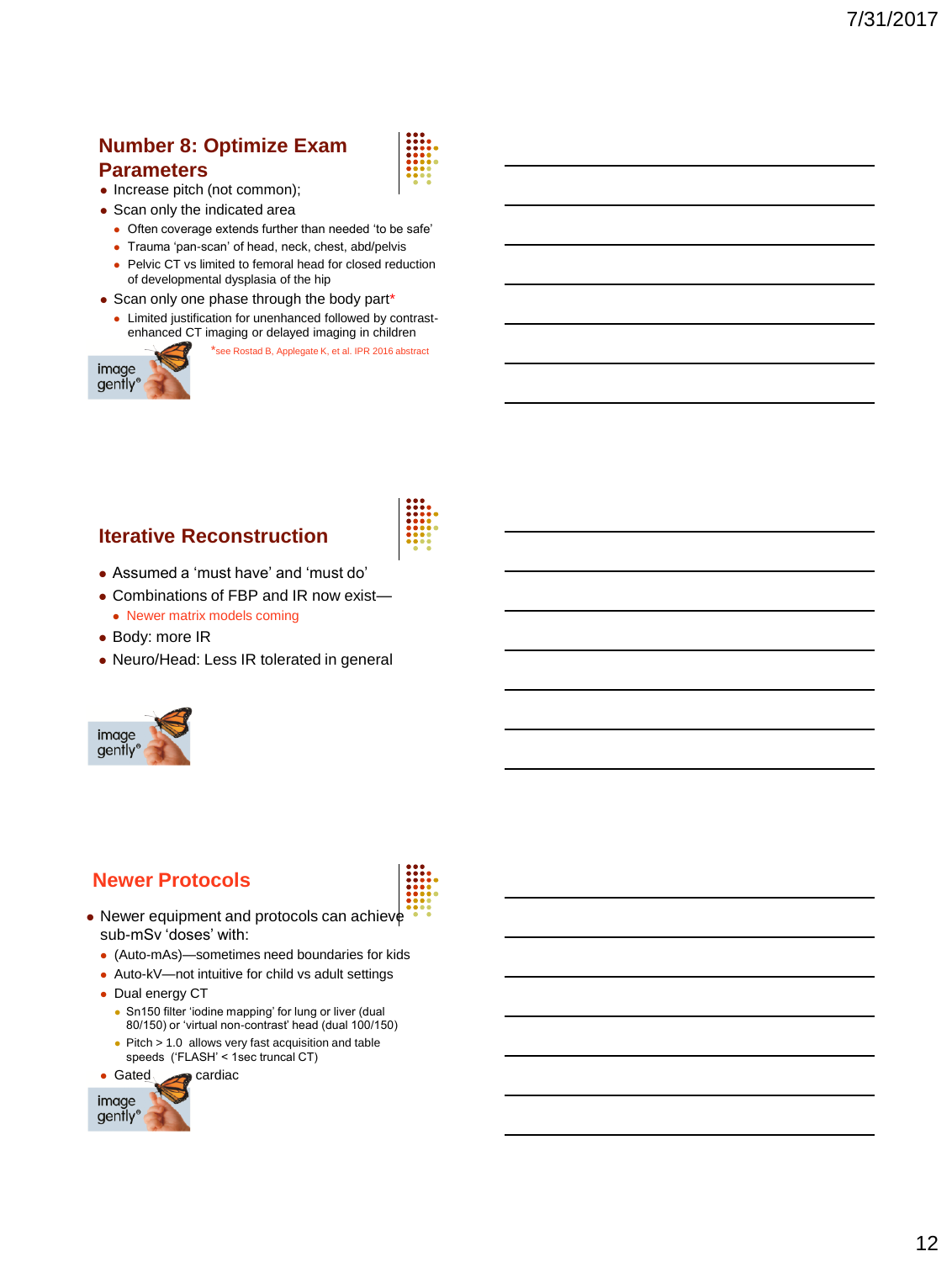## **Number 9:**

Participate in Lifelong Learning



## **Current state:**

- A. Head CT Justification- 3 Scenarios
- Child Abuse (yes!)
- ECMO baby in NICU (portable CT?)
- Minor Head Trauma (Think-A-Head Campaign: no?)

B. Optimization: CT Abdomen for Pain: >50% double scans from outside facility transfers Atlanta CHOA (IPR 2016 abstract)



## **Tecky Cool Stuff--How far have we come: 2007 to 2017**

- Case 1: 2 yr old girl with hepatoblastoma f/u has chest CT; CTDIvol <0.1mGy
- Case 2: 7 year old boy Cx pancreatitis, new titanium stent, with ?SMV clots; Dual energy abdomen pelvis CT dx SMV narrowing adjacent to stent (no artifact). CTDIvol =1.0 mGy

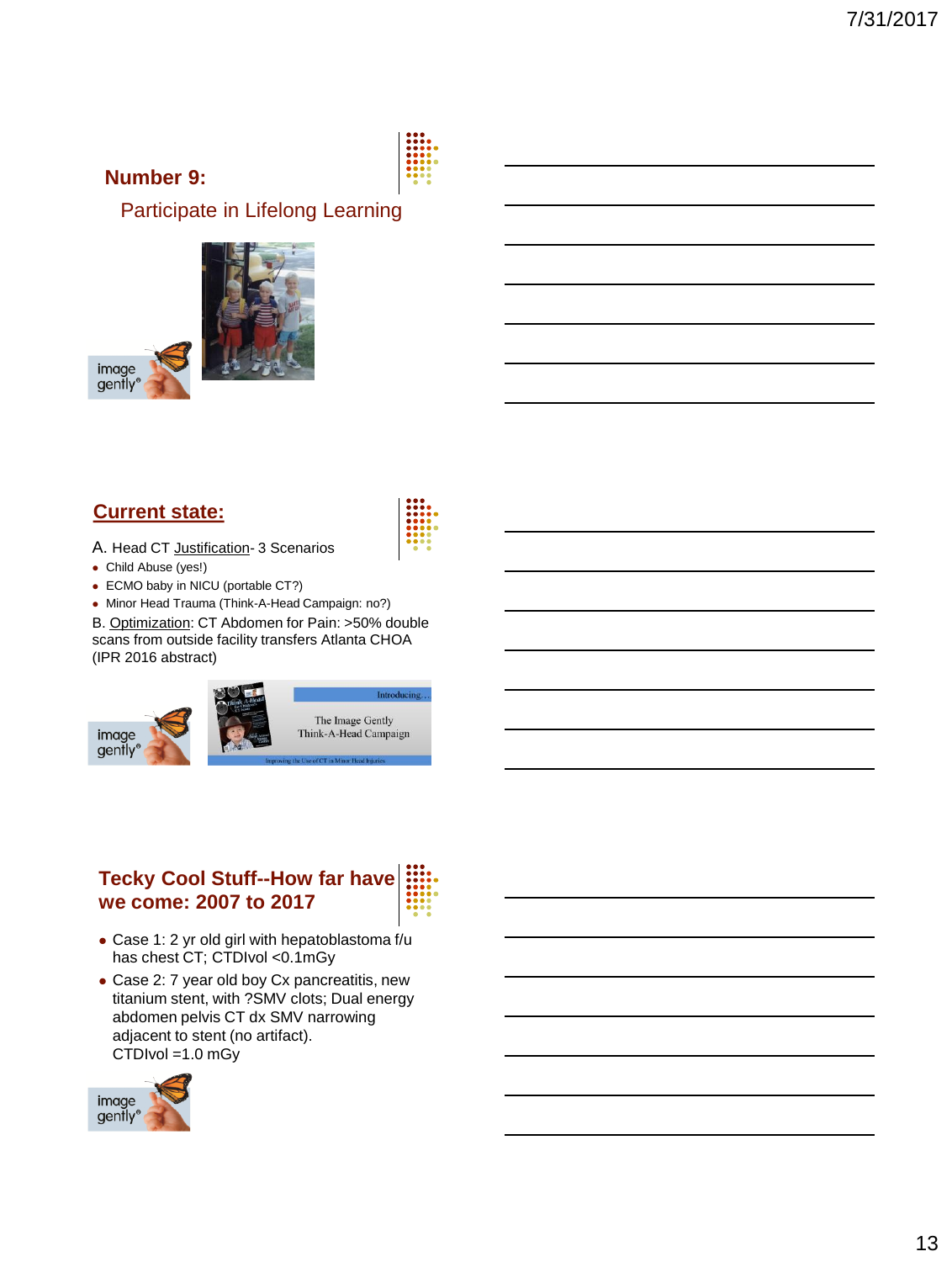

#### **Number 9: Participate in Lifelong Learning**

- Considerations include:
	- American Board of Radiology-- Maintenance of Certification/Continuous Credentialing (every 10 yrs)
	- Quality Assurance and Improvement Projects
	- Multidisciplinary Conferences
	- Journal Clubs



**Number 10:**

Obtain Decision Support Software for Your Health System's Computerized Physician Order Entry (CPOE)



#### **Number 10: Obtain Decision Support for Your Health System's CPOE**

• This tool allows:

- Use of the radiation protection principle of justification---where the patient benefit should outweigh the risk of the imaging test ordered
- Evidence-based data at the point of care
- MPFS CY2018 rule compliance (1/1/2019)
- Example: use electronic ACR or UK/ESR Appropriateness Criteria
	- Includes relative radiation dose categories

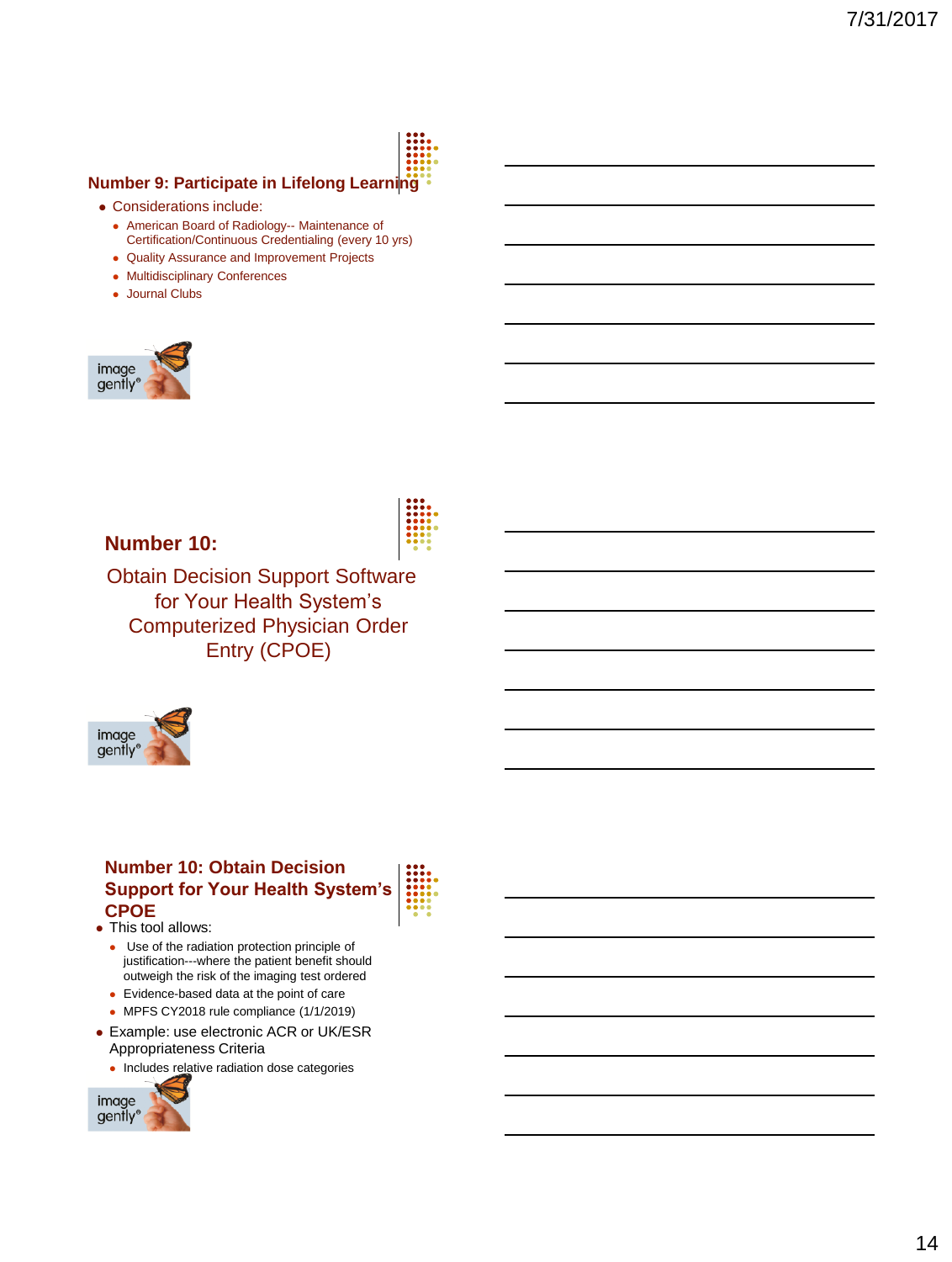#### **Summary**



- Preparation of patients and family is critical to success of pediatric CT
- Pediatric protocols (and pathology) differ from adult protocols in many ways
	- Pediatric radiologists--for general body CT imaging, are comfortable with noisy images—trading image quality for lower dose
- CT Report: SSDE for body and soon for Head (AAPM TG 293)
- New complexity has brought tremendous results: dual energy CT, auto-kV, and new IR methods, bring sub-mGy dose estimates (CTDIv) to REALITY!
- Commit to lifelong learning across disciplines--Dose Manage via Audits or Registry participation





## **Acknowledgements**



- No financial disclosures
- Founder and visionary: Marilyn J. Goske
- Co-Chairs, Imaging Gently Alliance: Donald P. Frush and Keith Straus